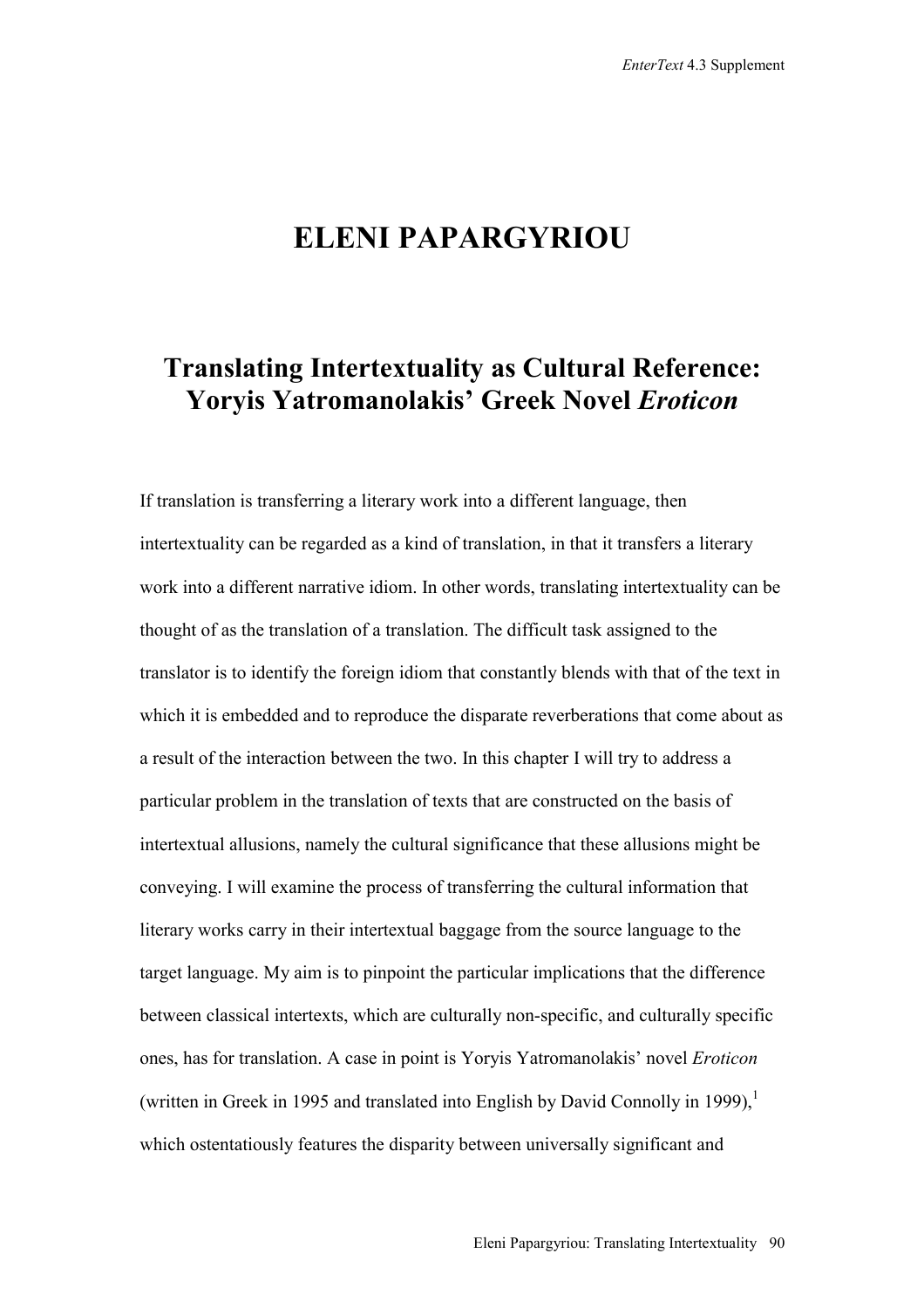culturally confined intertextual sources. The problem of translating a culturally specific intertext has become more prominent in our postmodern era, where the literary work is totally dependent on its textual background. I will therefore examine the intertextual allusions behind this novel and the solutions employed by its translator within the framework of a general discussion of the relationship between translation and postmodernism.

In order to contextualise the issues in question, it is worth discussing briefly the term "classic" in reference to cultural identity, and looking at some examples of literature that has been established as such, for example Goethe's *Die Leiden des jungen Werther*, Sophocles' drama *Oedipus Rex* and Cervantes' *Don Quixote*. This is old news: classic status is not a quality that a literary work inherently possesses, but a title to be gained. It usually involves a long history of worldwide reception,<sup>2</sup> which means that the work has transgressed the "horizon" of its production that confined it to a certain time, place and language. $3$  This transgression occurs as a constant renewal through reading, whereby the "horizon" of production merges with that of consumption. Thus, the term "classic" does not designate literature that has a prominent historical interest, but literature that pertains to the actuality of the time that it is read. As time passes, the particular circumstances of production gradually become effaced; instead the reader converses with the work as a mixture of concurrent moments of reception. Thus, a contemporary reading of *Oedipus Rex* does not merge our present with the past of Sophocles' time, but with a concatenation of past receptive moments that established the work's status. On the contrary, a work that has ceased to be read is inevitably confined to the historical moment of its production or of the time when it still was popular, as is the case with the seventeenthcentury intertext of Yatromanolakis' *Eroticon*.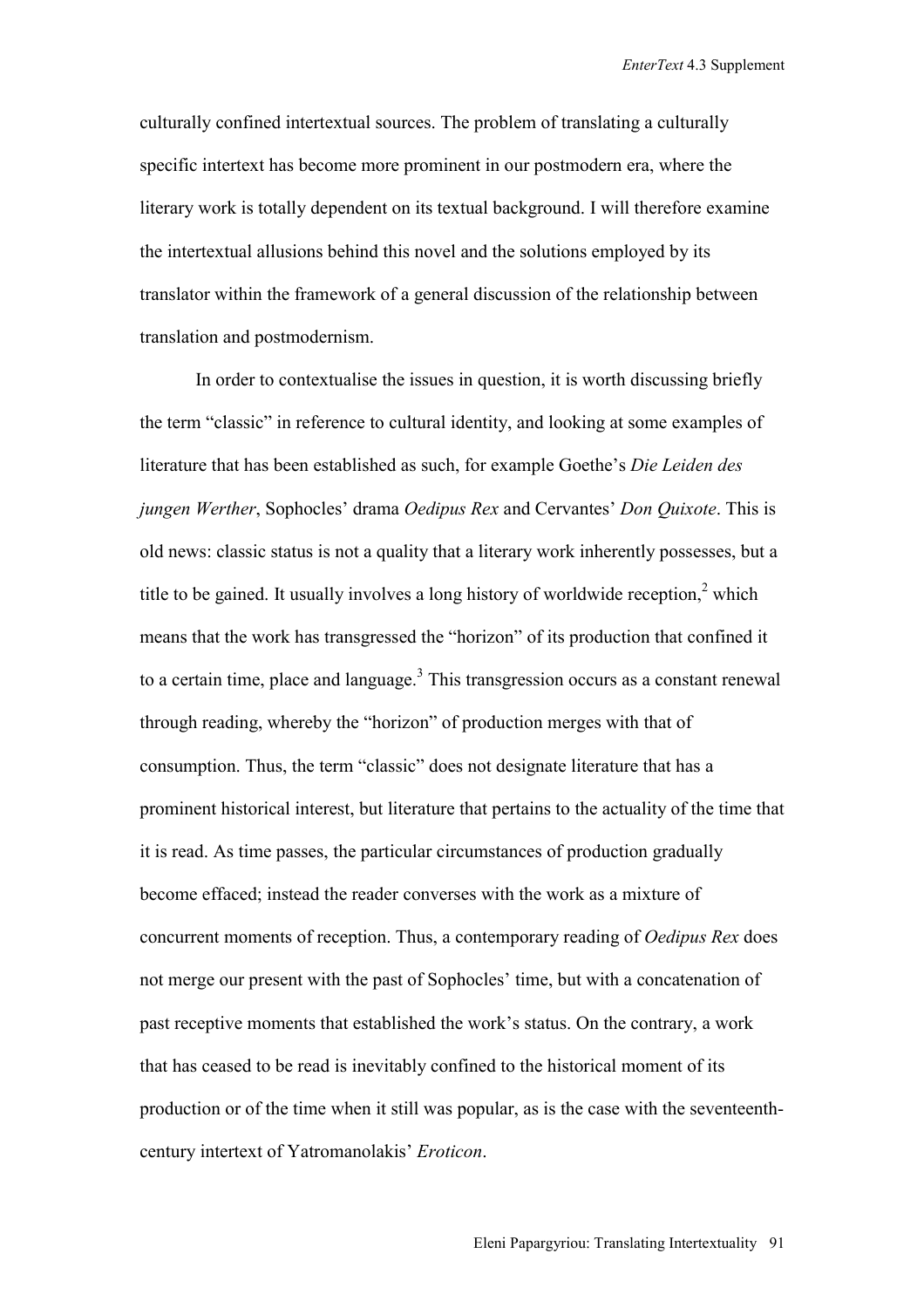Let us consider some intertextual uses of the examples I mentioned above. The German author Ulrich Plenzdorf writes a modern version of Goethe's *Die Leiden des jungen Werther* in the novel *Die neuen Leiden des jungen W.*, which is set in contemporary Berlin. The eighteen-year-old Edgar Wibeau falls in love with babysitter Charlie, a modern version of Lotte, who after her mother's death cares for her many younger brothers and sisters. Like Lotte, Charlie is engaged and her fiancé, who is initially conveniently kept away in the army, suddenly returns and marries her. His young rival falls into depression and finally commits suicide. Whereas Goethe's *Werther* is written in the form of letters addressed to his friend Wilhelm, the modern version is a simple first-person narrative. The original German classic is playfully echoed in the recordings that Edgar sends to his friend Willi, but the intertextual allusions are also extended into the colloquial style and wit of D. J. Salinger's *The Catcher in the Rye*. The possibility of infusing a German and an American text into a single narrative strand points to the fact that the cultural specification that marked *Werther* as a German intertext has been eroded. Thus, when *Die neuen Leiden des jungen W.* slips into a different language, the allusions to Goethe's classic remain intact; the fact that Goethe is not confined to the German scope makes the intertextual game accessible to the reader, who happens to read Plentzdorf's novel in a language other than German.

Goethe's *Werther* has been transformed from text into myth, a common myth inscribed in a worldwide cultural subconscious. A similar case is Sophocles' *Oedipus Rex*, the difference being that there is no text prior to the myth. The French author Alain Robbe-Grillet uses *Oedipus Rex* as a loose frame for his novel *Les Gommes* in which the detective Wallas becomes the culprit of the crime he is called to investigate. Accordingly, the Swiss author Max Frisch remotely alludes to Sophocles' tragedy in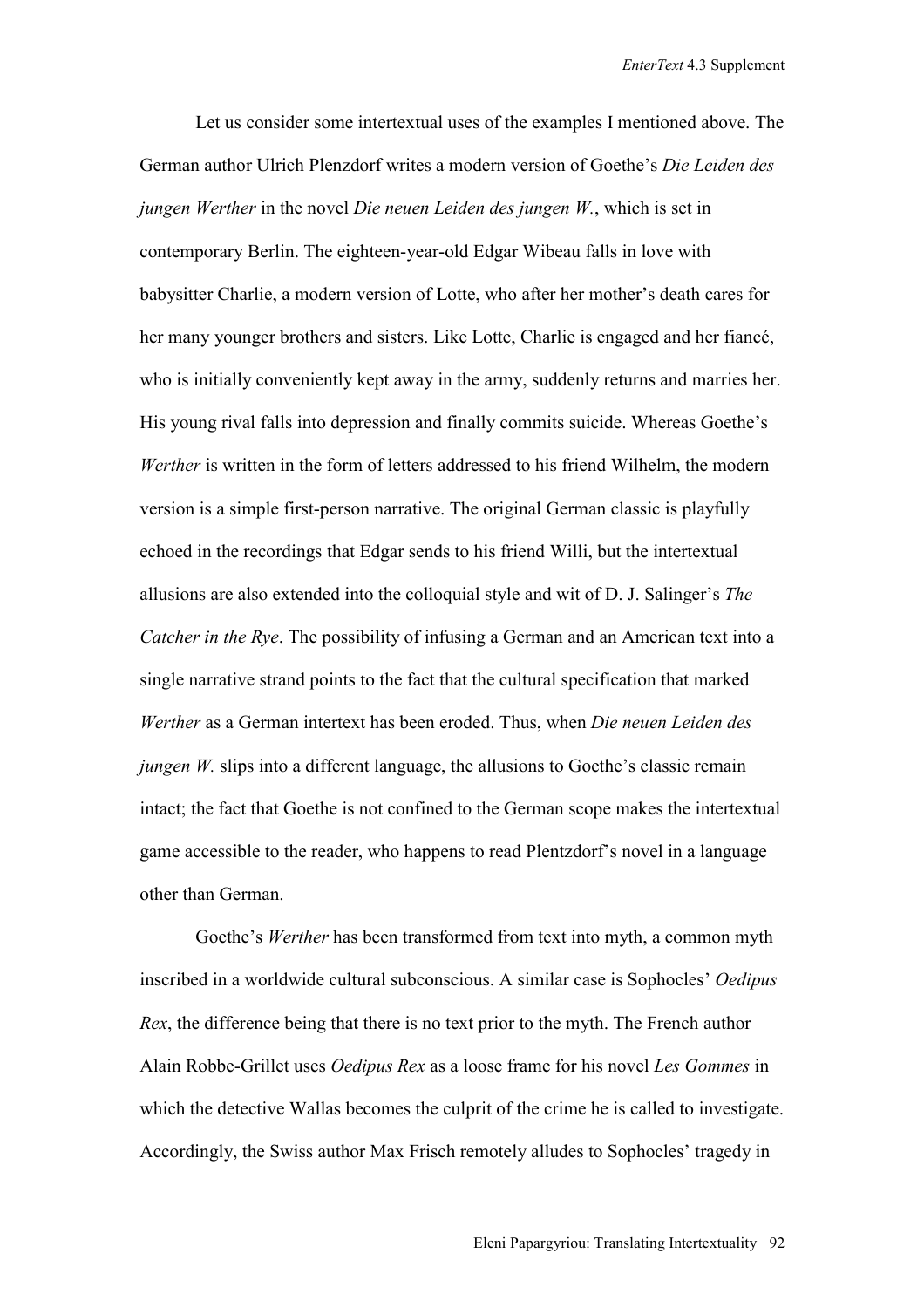his novel *Homo Faber*, written in German, in which the main character gets involved in an affair with a young woman who turns out to be his daughter. The ancient Greek tragedy is obviously adapted to fit each author's purposes, but there is a common core that both modern works share, which is the reference to the ancient myth, even if this appears like a fugitive shadow. A modern Greek novel drawing from *Oedipus*, for example Aris Alexandrou's novel *To Kivotio* (*The Strongbox*), a political novel set in Greece during the civil war of 1944-1949, also shares this common element.<sup>4</sup> Being a common myth rather than a culturally-specific literary work, *Oedipus* is flexible enough to be rendered into different languages, genres and narrative idioms. Consequently, the translation of a work that alludes to *Oedipus* is not impeded by this intertext's cultural specifications, as these have ceased to be prominent. The allusion to Sophocles' tragedy emerges as clearly in a translation of *Les Gommes* as in the original French text, because the ancient Greek drama has implications shared by readers of different linguistic backgrounds.

Another interesting example is Cervantes' *Don Quixote*, which has acquired a classic status, being reprinted and reread for four centuries in different languages. This wide reception suggests that the work as we know it nowadays has been invested with the meaning of these multinational readings and has therefore lost the specific implications that attached it to a Spanish context. Borges uses *Don Quixote* in his short story "Pierre Menard: Author of the Quixote," in which Pierre Menard, a French symbolist poet, embarks on the project of rewriting selected passages from Cervantes' novel. Jorge Borges exaggerates the intertextual drive in that his Menard does not write a new version of the *Quixote*, but literally produces an identical copy of it. He plays with the cultural significance of the work; the imitator is a Frenchman, who nevertheless attempts to reproduce *Don Quixote* in Spanish. This primarily implies a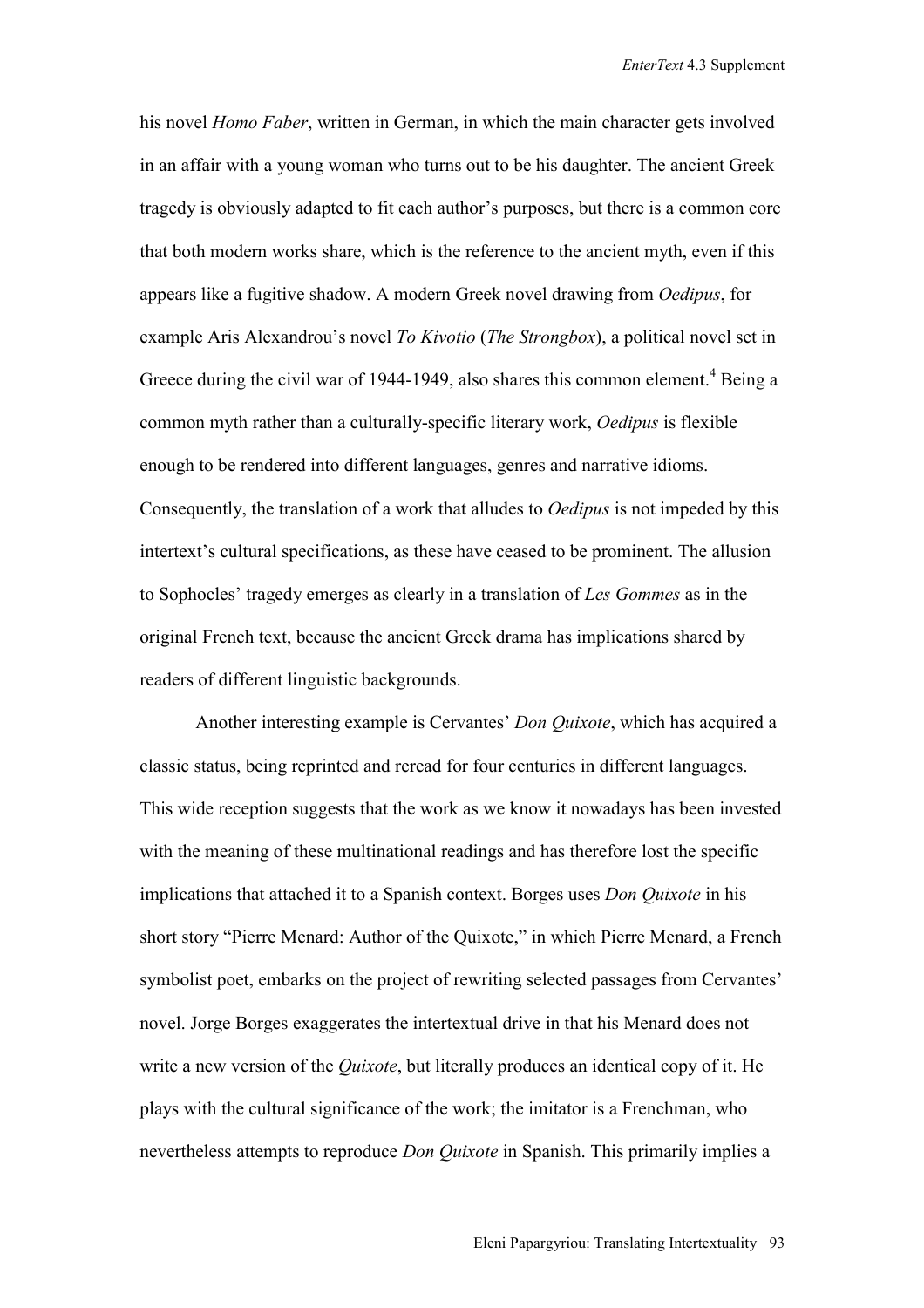transgression of language barriers, but goes well beyond that point. In order to write an identical version of *Don Quixote* Pierre Menard has to "know Spanish well, recover the Catholic faith, fight against the Moors of the Turk, forget the history of Europe between the years 1602 and 1918, *be* Miguel de Cervantes."<sup>5</sup> This process of identification, otherwise signalled as the ironical shift from *becoming* to *being*, implies an abolition of the popular boundaries between reader and author; *Don Quixote* does not belong to Cervantes or to the Spanish-speaking world, but to the occasional reader who actualises it, in this case Pierre Menard. The relationship of the text to the intertext is constantly differentiated in an endless process of liquefaction designated by the reading. Perhaps we could even suggest that the allusions of the particular intertext are almost effaced by a general idea of textuality, which opens "Pierre Menard" up to different readings.

In Borges' story *Don Quixote* hovers ambiguously like a shadow and the reader is deceived in his belief that he can grasp an essence that constantly escapes him. Despite this idiosyncratic use of *Don Quixote*, its significance does not require explanation. This is not the case, however, with the forgotten sources upon which Cervantes' classic itself depends and which frame the novel with a robust intertextual network.<sup>6</sup> Don Quixote declares himself a knight-errant as a result of his passionate reading of chivalric novels. These novels are not only important for the plot but also as signifiers of the textual conception of Cervantes' novel, which functions both as a parody and as an imitation of them. Without its intertextual implications *Don Quixote* would resemble a smooth façade; however, the dense intertextual system behind the novel consists of sources that were obviously more significant to the Spanishspeaking world of the early seventeenth century than they are to, let's say, the contemporary German or English readership. In order to make these sources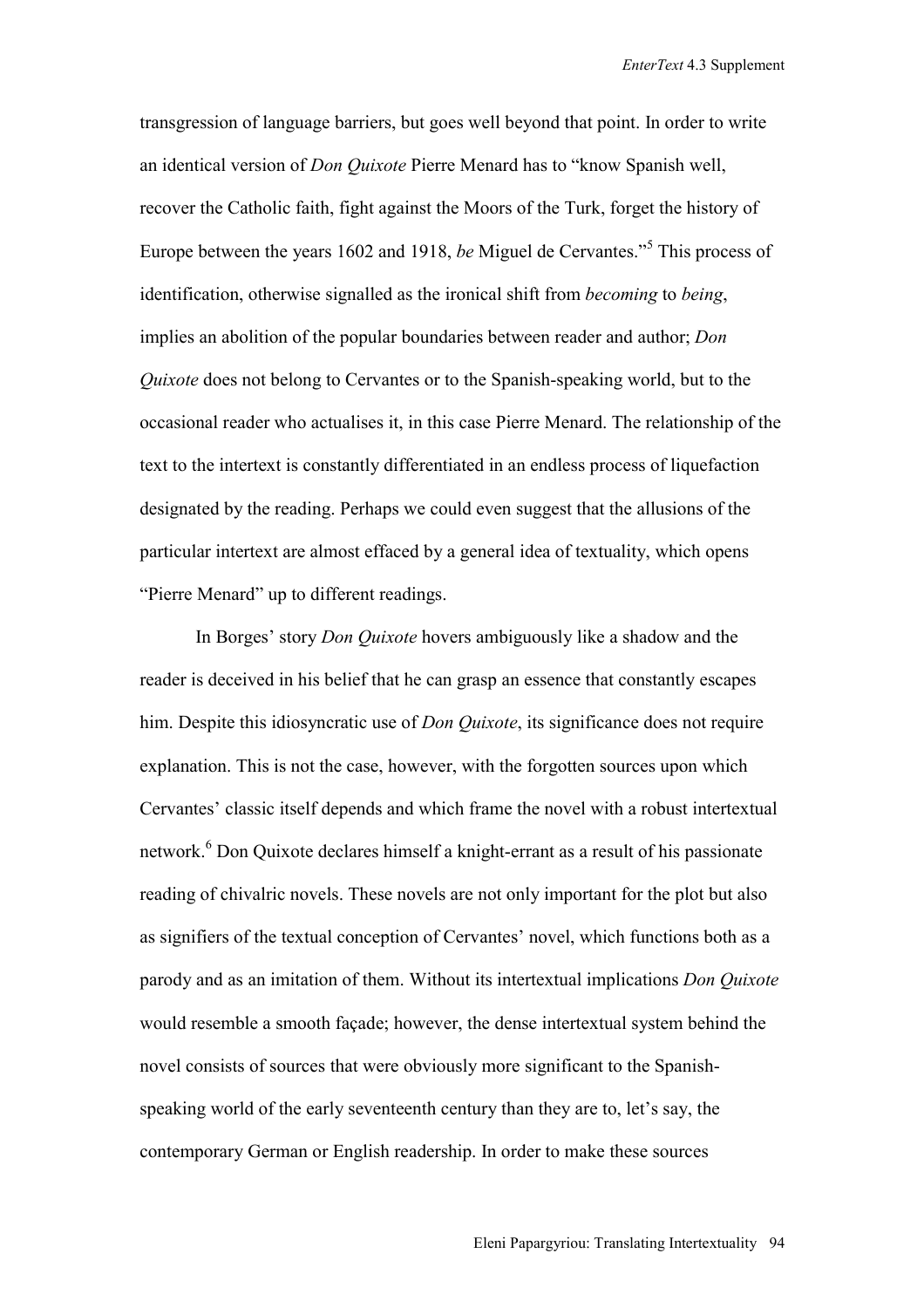accessible to the foreign reader the translation needs to actualise them in two directions, both cross-culturally and cross-temporally; cross-culturally means to render their cultural significance as indispensable in the target language as they are in Spanish, whereas cross-temporally entails underlining their historical significance for the benefit of the contemporary reader. However, this is not feasible if the translator depends on purely literary means: *Amadis de Gaul*, one of the primary works that Cervantes draws upon, although a best-seller in its own time, would not be recognised and appreciated by the average contemporary reader. Therefore, recent translations of *Don Quixote* have realised the need to preserve the intertextually embossed surface of the work and include extended introductions and footnotes, because it is only there that the significance of the sources can be highlighted.<sup>7</sup>

The case of Yoryis Yatromanolakis' novel *Eroticon* raises similar issues. *Eroticon*, which is Yatromanolakis' fifth novel, significantly differs from the rest of his output; $\delta$  it is a love manual presented in an erudite and learned style, emulating that of *Geoponikon*, composed by the Cretan monk Agapios Landos in 1643. *Geoponikon*, a popular text in its own time, is a practical guide on agricultural matters but also on dietary and medical problems, written in a hybrid of Cretan idiom mixed with archaic elements, which was quite conventional in the seventeenth century but is rather alien to the modern reader. It seems that the author, who also produced a significant number of best-selling hagiographical texts, did not have any direct knowledge of agricultural matters but, as he says in his introduction, based his evidence on popular beliefs and the study of Italian and Greek philosophers. On many occasions the instructions given in *Geoponikon* are impractical, but this has a certain charm for the modern reader who does not read the work for advice but for pleasure. Even more so in *Eroticon*, the practicality of subject matter becomes a secondary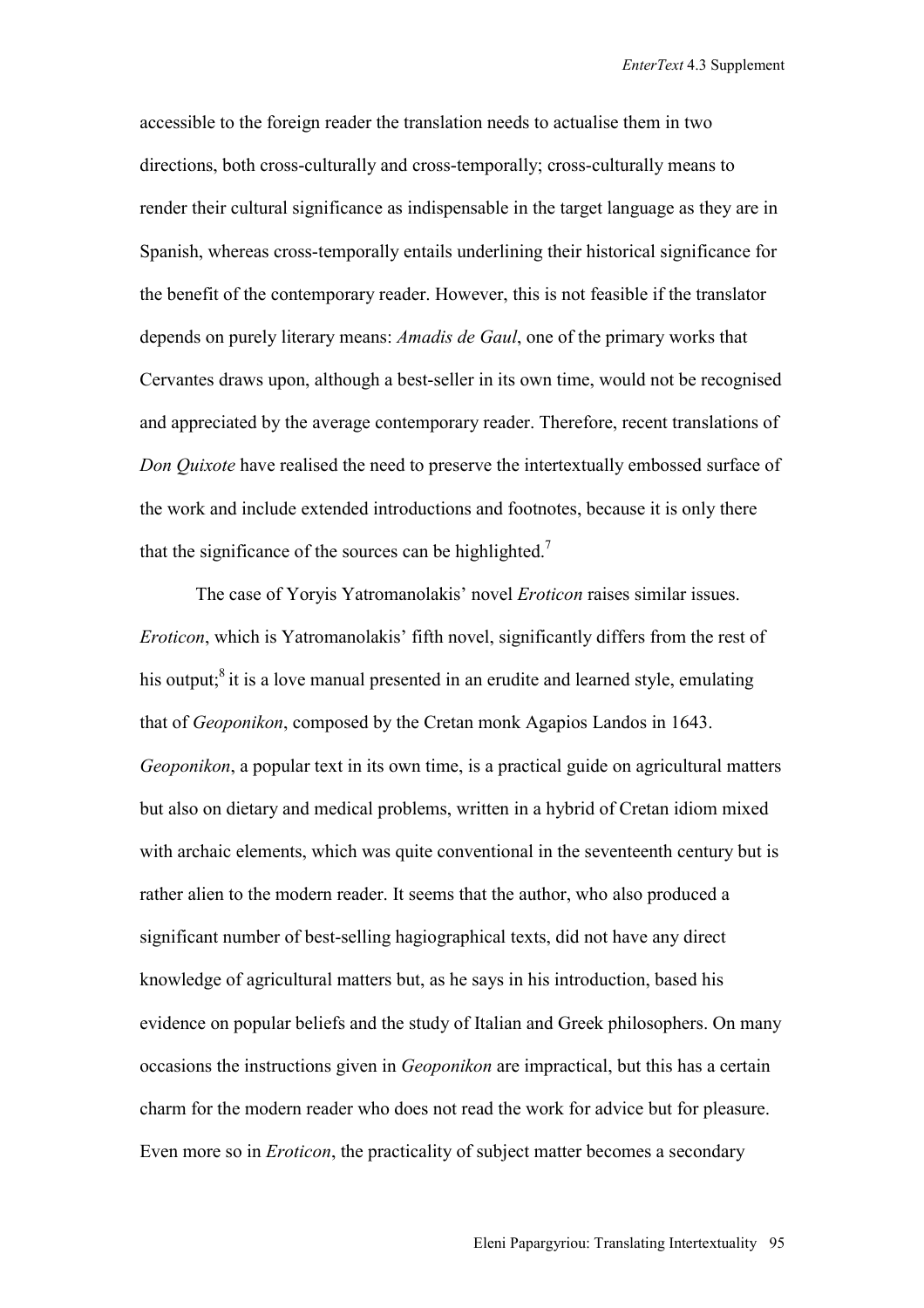matter; the text seems to be a work of erudition and the main pretext for producing it is the challenge of discoursing with a wide range of literary sources. Therefore, it can be appreciated both as an emulation of such popular guides and as a parody of them. The primary issue at stake here is the kind of reading game that Yatromanolakis plays with his audience. Is *Geoponikon*, a text only known to a few scholars nowadays, supposed to be recognised by the reader? It is significant that *Geoponikon* is not overtly acknowledged, as is the case with other sources, but it is nevertheless explicitly indicated. The acoustic similarity between the titles *Eroticon* and *Geoponikon* implies a process of imitation. Also, *Eroticon* follows the formal presentation of *Geoponikon* and its author:

Geoponikon: containing most useful accounts on agriculture and medicine, and above all how one should preserve himself in good health, and moreover various medical issues, composed by the monk Agapios of Kreta.<sup>9</sup>

Eroticon: which contains most wondrous accounts concerning the nature of the erogenous parts and pudenda, concerning erotic positions, discourses and reveries and other such like: and above all how each may endure the sorrow of separation and moreover love potions and philtres yet also curses and spells of a most practical kind, from the hand of Yoryis Yatromanolakis of Kreta.

Being overtly based on another text, *Eroticon* can be considered a postmodern novel, and it is exactly this dimension that complicates the process of translation, since *Geoponikon* is not a text that is easily recognisable by, let alone available to, a wider audience. But even if Yatromanolakis' game with Agapios' text is a rather private one, there are obvious traces of it that should survive in translation; even if the basic intertext goes unnoticed by the reader, he should still recognise its meta-narrative quality amounting to a strong alienating effect, which comes through even if the reader is not familiar with the text emulated. This effect can be viewed as the distance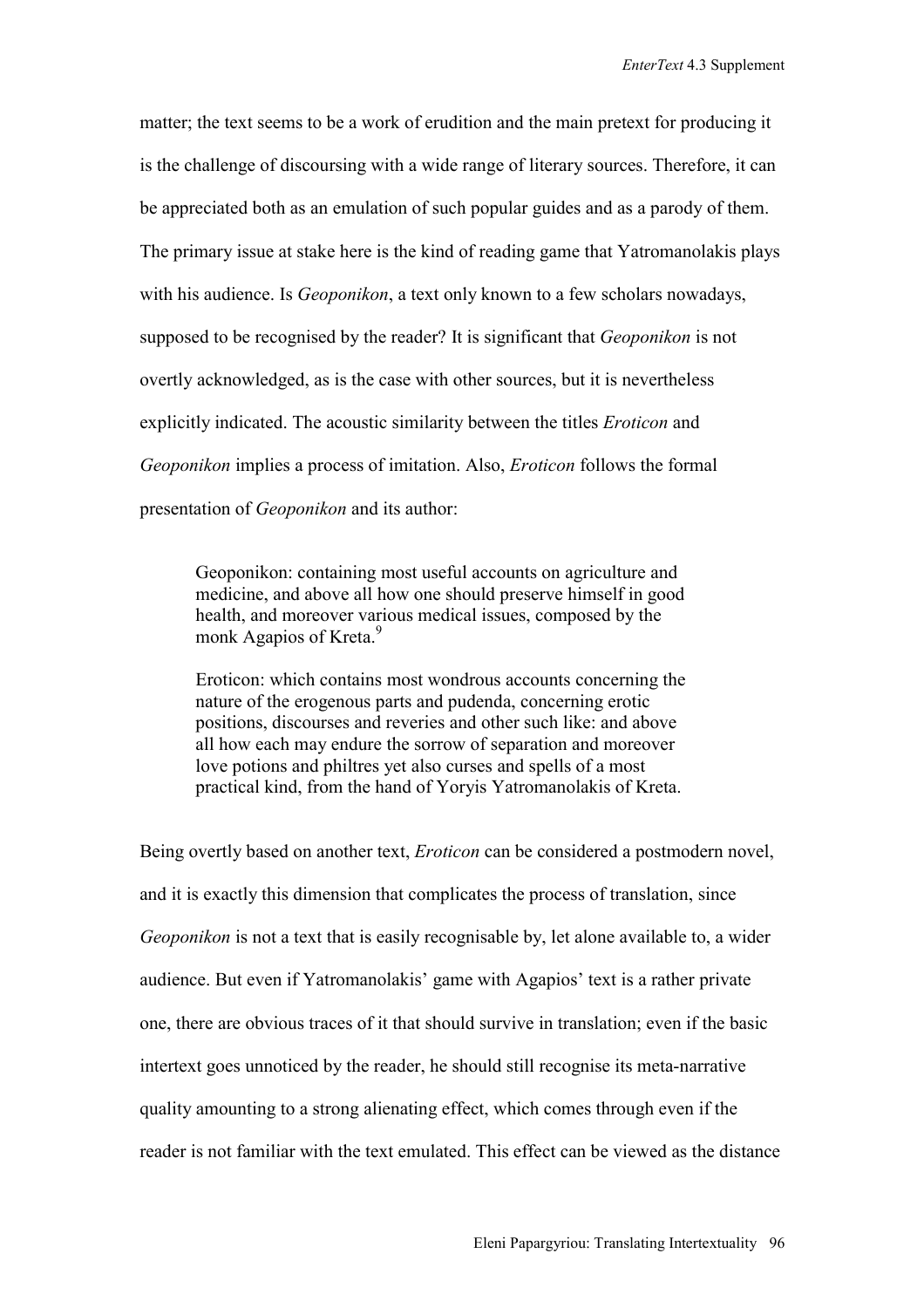that separates *Eroticon* from contemporary works, as regards narrative conventions and language. It is this deliberate disparity with contemporary fiction that the reader is primarily supposed to recognise rather than the particular intertext. At the end of the chapter I focus on showing ways this is achieved in translation.

Apart from *Geoponikon*, *Eroticon* draws on a large variety of intertexts that revolve around the subject of love, ranging from religious texts and ancient Greek literature to Modern Greek prose and poetry. These can be categorised in three different pairs of opposites. Firstly, there are intertexts more traceable in the subject matter, whereas others are located in the style. Secondly, there are intertexts that are explicitly acknowledged, whereas others are subtly implied. Thirdly, there are intertexts that are well known outside the Greek world, whereas others are only significant within the framework of the Greek cultural and linguistic community. Interestingly enough, intertexts that are employed for the sake of subject matter are explicitly acknowledged and are usually universally significant; on the other hand, implied intertexts are those employed for stylistic reasons and are confined to Greek cultural ramifications. The following table summarises this grouping of intertexts:

| <b>Group A</b> | <b>Group B</b> |
|----------------|----------------|
|                |                |

subject matter style acknowledged implied universally significant culturally significant

This double resonance impels us to look at these intertexts in more detail. Intertexts vary in type and length, but for brevity's sake I will refrain from discussing the variable degree to which Yatromanolakis' text alludes to them. Intertexts belonging to group A are, for example, Plato's *Symposium*, particularly the part delivered by Aristophanes, the book of Genesis and lives of saints, which are explicitly named. In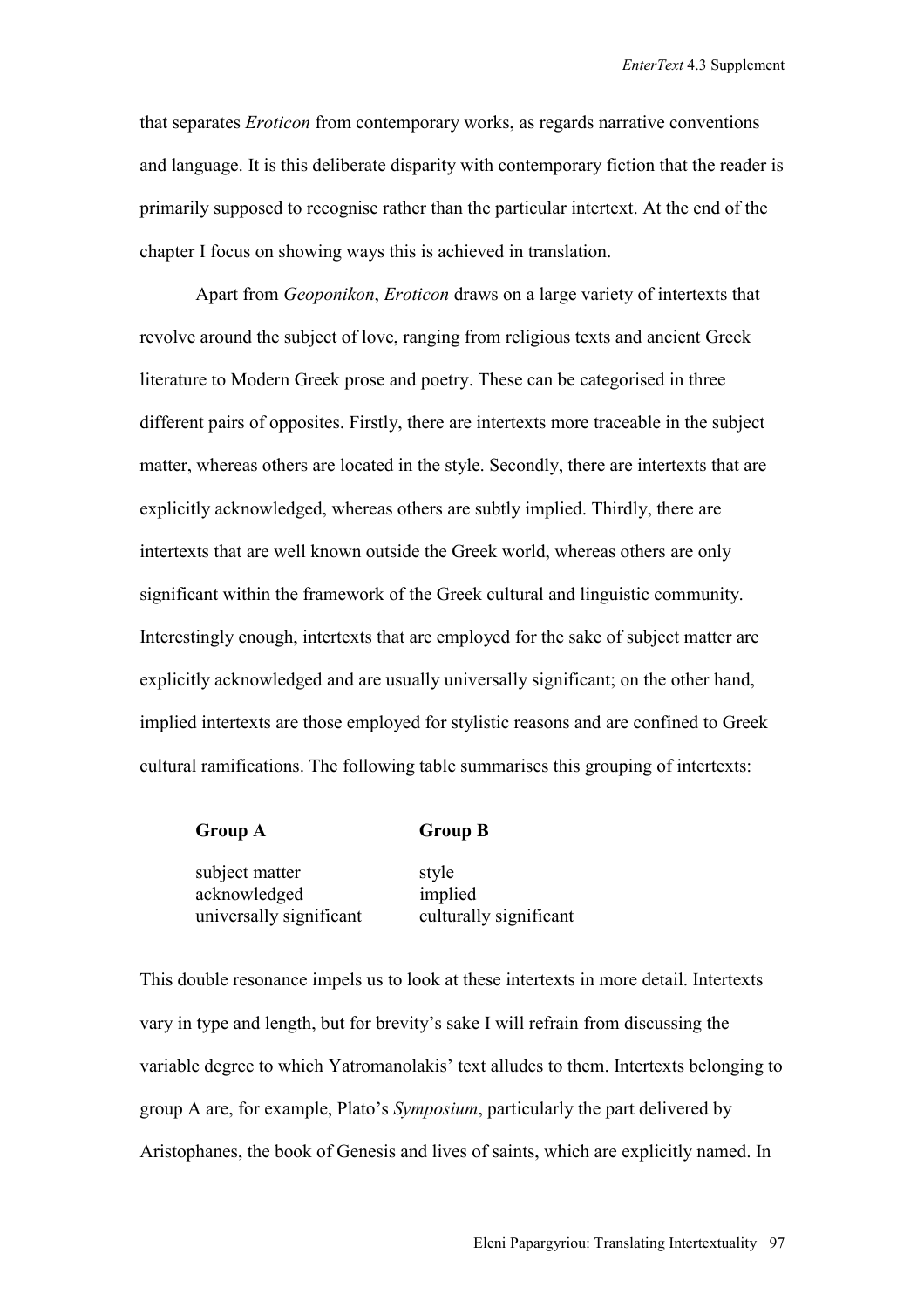those cases, however, where intertexts are employed mainly for stylistic reasons (group B), they are not acknowledged. The multi-layered language of *Eroticon*, which encompasses elements of the Cretan dialect of the sixteenth and seventeenth centuries, evokes the influential tradition of Renaissance Cretan literature, exemplified by Georgios Chortatzis' drama *Erofili* and Vintzentzos Kornaros' romance *Erotocritos*. These texts also present a thematic similarity as love stories.<sup>10</sup> The indirect reference to Cretan texts has an obvious impact on the cultural identity of the novel, which is not just Greek but particularly Cretan.<sup>11</sup> This localisation is stressed in all formal aspects including the cover page, in which Yatromanolakis introduces himself as a Cretan author, *"dottore di Filosofia,"* and his work as written *"con licenza de Superiori, & Privilegio,"* the standard copyright convention of the Venetian authorities. Furthermore, he dedicates his work to a "most gentle and erudite lady, gracious in every way" just as the Cretan authors of the Renaissance dedicated their works to erudite patrons. The allusions to Crete are not confined to the Cretan Renaissance. Dionysios' Solomos poem "The Cretan" (1833) is recalled in the following passage:

Remain there suspended amidst the black lake encircling you and allow the rising image to pass beside you, now radiant as a fantasy. And when she passes proudly and ascends sufficiently, allow yourself to sink anew, though ever casting your gaze upwards and taking pride. And you will see that the back water will overflow with her radiance and your moonclad lady will rise like a column of light into the air, reaching towards the stars. $^{12}$ 

Yatromanolakis pays obvious homage to Solomos' poem, which presents the shipwrecked Cretan fighting to save his fiancée from a sea-storm. The vision of a female figure surrounded by moonlight disrupts his struggle:

On rolled the thunder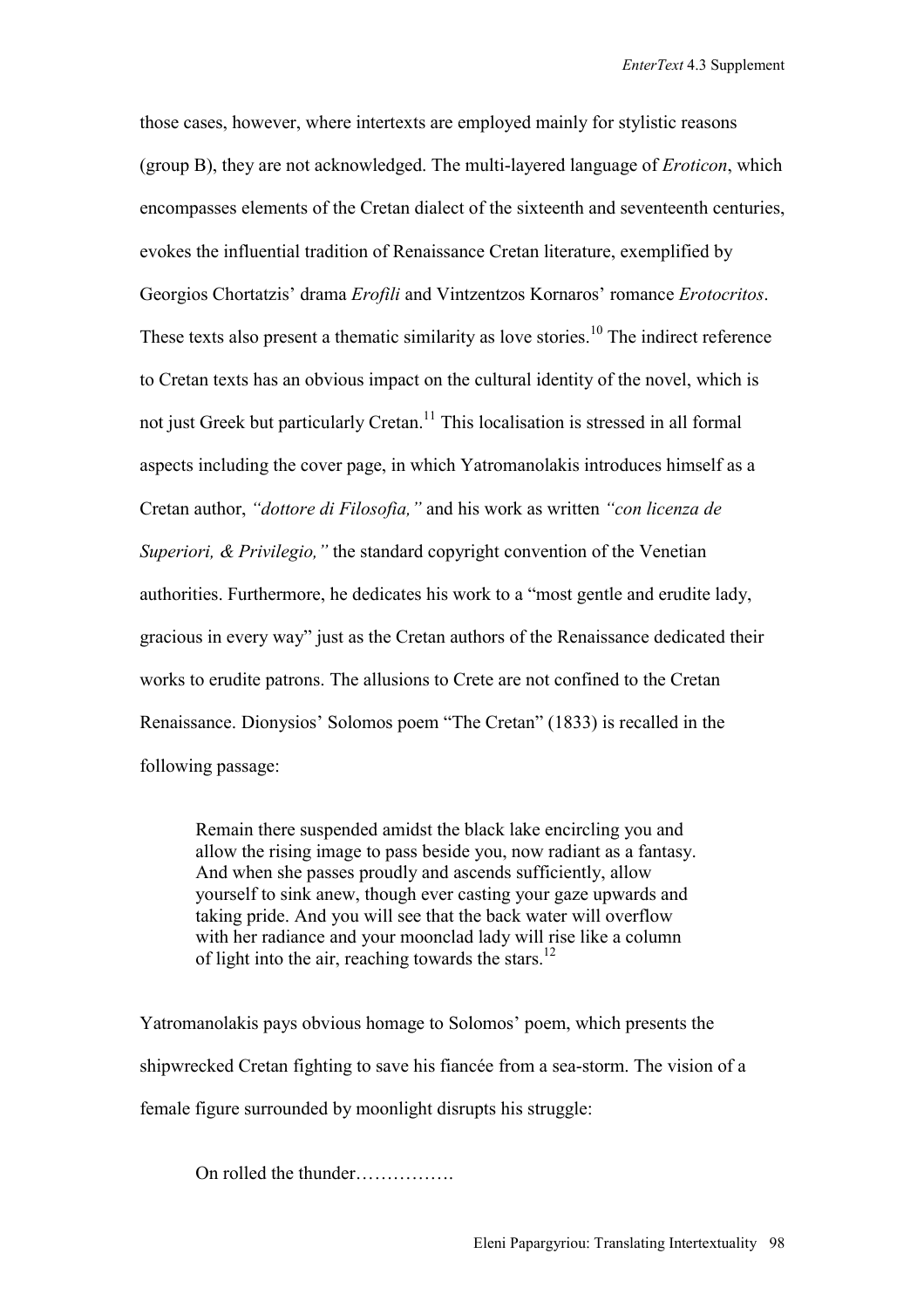And then the sea, that raged like boiling broth, was quieted, all calm and polished clean, a fragrant garden, filled with all the stars; Nature, by some deep mystery constrained, shone forth in beauty and forgot her wrath. No breath of wind touched sea or sky, not even such a passing bee makes on a flower, but close by the girl, who gladly clung to me, the full moon quivered limpid on the water; something at once unravelled there and lo, before me was a woman clothed in moonlight.<sup>13</sup>

This kind of allusion is so subtle that it is most likely to be glossed over by someone who reads the work in translation. Whereas it is bound to mean something to those readers who have read it in the original, it probably goes unnoticed by readers who are not aware of the culture it represents.<sup>14</sup>

Thus, the cultural significance that Cretan intertexts have for a Cretan author is inevitably lost in translation, unless there is an equivalent in the target language. In the absence of such an equivalent the translator David Connolly reproduces the alienating effect of the original through alternative means. As I said before, what seems to be prioritised is the preservation of the meta-narrative quality of the original, even when the exact examples do not come through. In this case the culturally specific intertextual allusions of *Eroticon* are replaced with genre-specific ones. The English reader can identify the genre of practical guides, which *Eroticon* imitates. Furthermore, *Eroticon* strongly evokes sensual literature such as the *Kama Sutra* also indirectly referred to in the Greek original—and other such works, for example the anonymous *Eroticon* edited by J. P. Spencer,<sup>15</sup> or even Ovid's *Ars Amatoria*. Another group of texts that can possibly be evoked in the English version are various kinds of religious texts, lives of saints and the imperative idiom of Holy Scripture, but also texts of witchcraft, which the reader has not necessarily read but is aware of. Since all these texts are more accessible to the English-speaking audience, their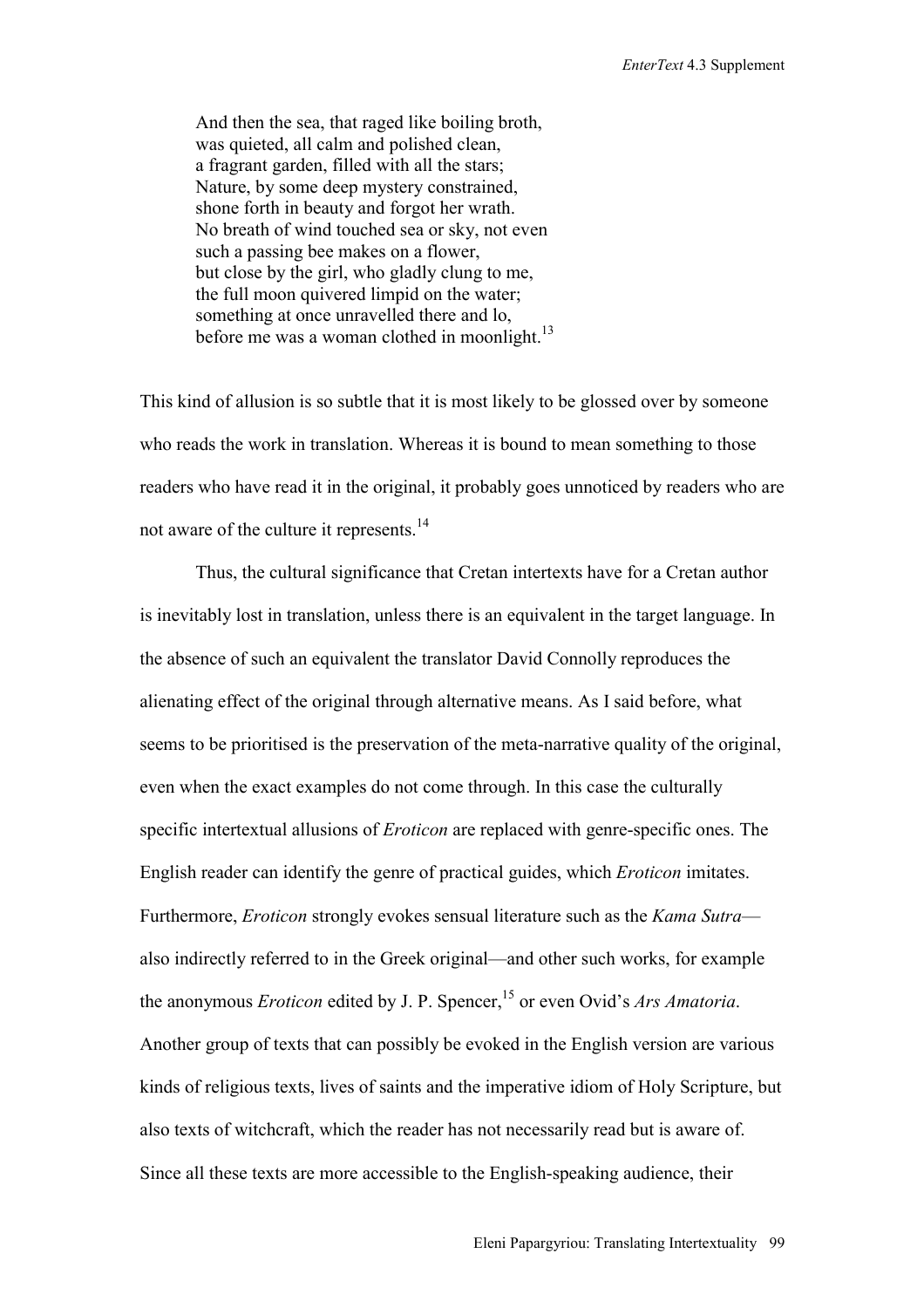reverberations can possibly create an alternative intertextual network that replaces lost Greek and Cretan references.

Sensual literature also proves to be an important stylistic resource for the Greek linguistic infusion of *Eroticon*. The translator resorts to the language used in nineteenth-century translations of the *Kama Sutra* and the *Perfumed Garden* by Sir Richard F. Burton, which recreate the alienating effect that the archaic language has in the original by reproducing their pompous and erudite tone. For example:

Wherefore, if you wish to be reckoned a most gallant man and a prudent and noble-minded lover, see to it that by your own hand you render your lady radiant that she may sparkle most alluringly in the eyes and hearts of others and thus be glorified. For we light not the candle to put it under a bushel, but to reveal it. Should, however, you lack the gallant persuasion of exquisite desire and belong to the lower order of lovers, sit and guard her beauty in your foolishness and fear till she herself reveals her hidden and private charms and in a way both unbecoming and imprudent.<sup>16</sup>

Although the translator presents the fruit of his labours as "done into plain English by David Connolly," the complex syntax he uses, much more complex than in the original, is intended to enhance the alienating effect, as indicated in the above extract. The translations of the *Kama Sutra* and the *Perfumed Garden* also provided solutions for rare and obsolete terms for body parts, which Yatromanolakis frequently uses. More importantly, their stylistic stagnation recreates that comic effect that the archaisms of Agapios' style have for the contemporary Greek reader.

The intertextual shift that takes place in translation can produce random reverberations and unexpected transformations. Being much more dependent on equivalents from sensual literature, *Eroticon* in English has experienced a generic mutation, as it has been marketed as a sensual novel. Interestingly, in England it is shelved under erotic literature, whereas in Greece it is shelved under fiction.<sup>17</sup> The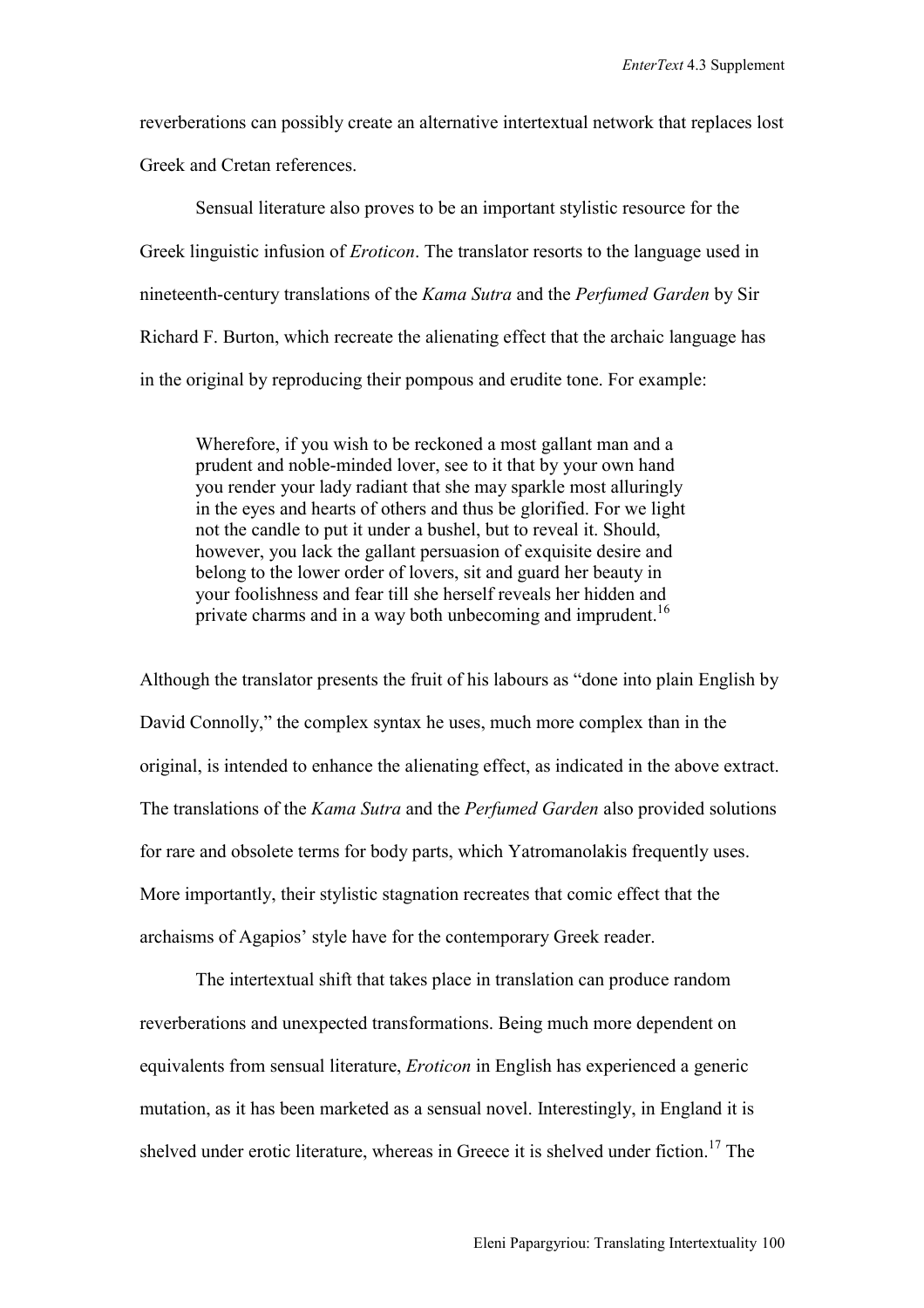different covers in the Greek and English editions also support this argument [\(figs. 1](http://www.brunel.ac.uk/faculty/arts/EnterText/4_3/fig_1.jpg) and [2\)](http://www.brunel.ac.uk/faculty/arts/EnterText/4_3/fig_2.jpg). Whereas the cover of the Greek edition, ornamented with cupids, alludes to Renaissance manuscripts and presents the text in the scholarly conventions of that time, the cover of the English edition is plainer, lacks the formal presentation of the work (which is moved to the title page instead) and is illustrated by a painting entitled "Oh! Calcutta! Calcutta," which is a pun on the French phrase *"O quel cul t'as!"18*

As has been said in this volume's outline, recent theories have revised the concept of translation as an act reflected as such on the effect of a literary work, rather than as a process—concealed from the reader—aiming at reproducing the work's original effect. This suggests that what was previously believed to be the text's original effect is rather a potentiality, which makes it susceptible to different readings. The translator's task then would be to recreate this potentiality and then deliver the work to the readers who will actualise it. This process of recreation, however, interacts to a great extent with cultural circumstances beyond his control. The shift of emphasis from the cultural to the sensual in the English version of *Eroticon* can be read along these lines. The outcome of translation is not only dependent on the translator's decisions; it is a combination of various reading factors, such as the reader's experiences and expectations. Marketing policies can also be considered to be reading choices for the particular work. Thus, a translation is not the product of one man's labours; it is the product of different interpretative decisions that contribute to the meaning of a text as different textual roles. The open nature of this interaction perhaps supports the argument that translation as a concept is in a position of enriching a text by recreating the very idea of its textuality in a different language.